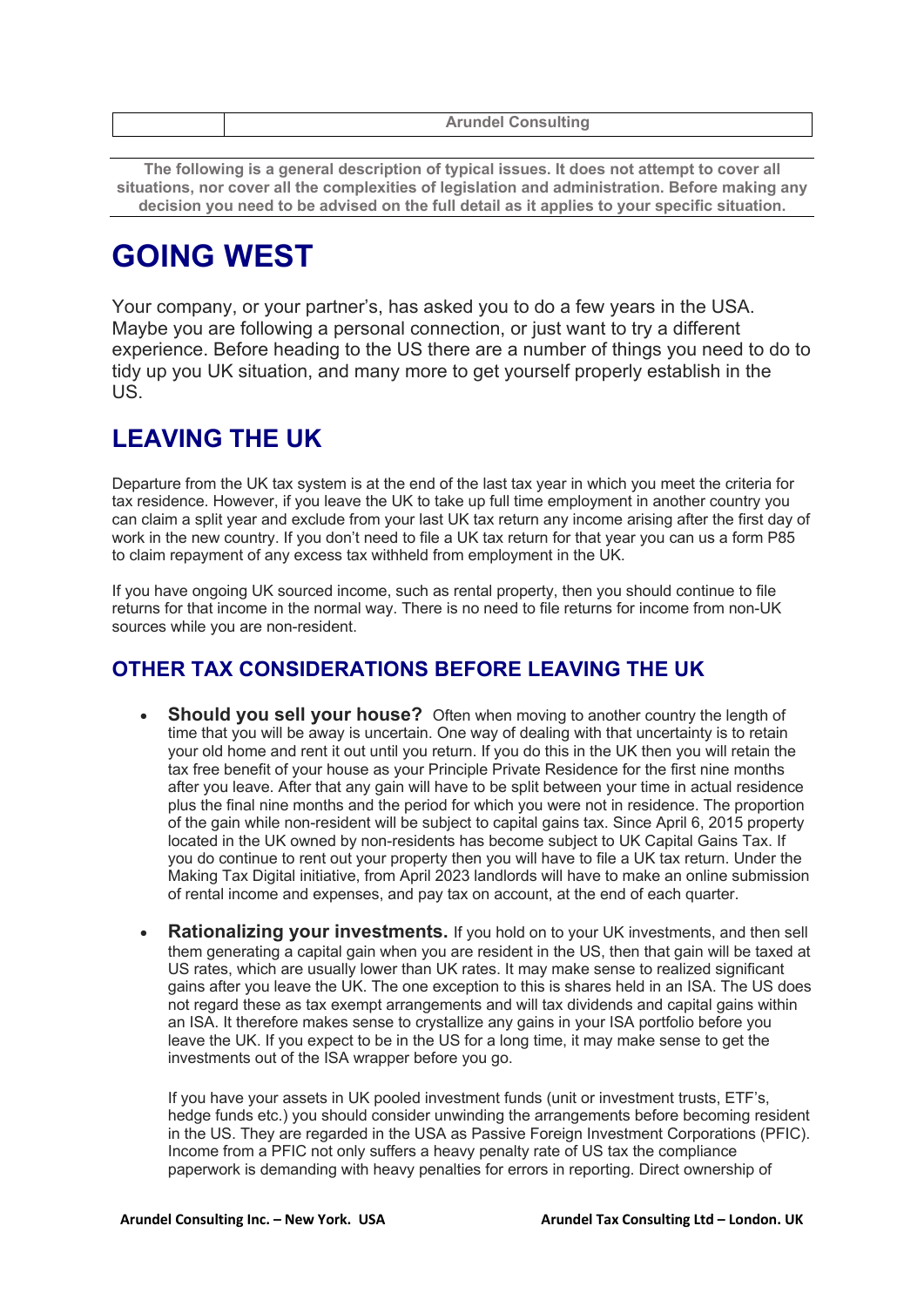shares and bonds may be a more tax efficient option. When you have established residence in the US you can invest in the full range of US investment vehicles, including IRA's, without regard to the UK tax consequences. However, you do need to bear in mind that you may need to unwind some of these arrangements when you leave the US to avoid the nonreporting fund penalties on capital gains when you get back to UK residency.

- **Your pensions.** Fortunately, there is a treaty between the UK and the US that recognizes the treatment of pension funds, including 401(k) and similar funds (but not IRA's), and does not apply these tax rules to investments held within such funds.
- **Social Security.** The US and UK have a treaty (Totalisation Agreement) on Social Security. If your UK employer sends you to the US for a fixed period of less than 5 years then you stay in the UK system and the UK employer pays into UK National Insurance for you and provides the US employer with a certificate excluding you from paying US Social Security contributions. In all other cases you stop paying into UK National insurance and become liable for US Social Security contributions. If necessary, years of contributing into the US Social Security scheme can be used when determining eligibility for UK National Insurance benefits.

### **ONGOING UK ISSUES**

If you have been in the US far longer than you originally planned and have no current plan to return you may have left some tax issues behind in the UK that need attention. For example:

- You have let out your old home or other properties
- You have pension funds that are dormant
- You have ISA's or other tax advantaged investments
- You may be in line for a significant inheritance or gift or planning to make one.

There have been significant changes in UK legislation on the taxation of property income and capital gains, and there are important changes in the reporting requirements for property income soon to be implemented.

There have also been changes to UK pension regulation, and you need to understand how the new rules interact with your US pension arrangements, and possibly take the opportunity to move pension assets outside the UK for the longer term.

Recent changes to UK law on residence and domicile have important implications for assets caught by inheritance tax.

## **ARRIVING IN THE USA**

### **RESIDENT OR NONRESIDENT**

Whether you will be regarded as a resident or non-resident depends upon the citizenship and visa that you hold, and the number of days that you spend in the US. There are three main categories:

- US Citizens and Green Card holders must always file a standard 1040 tax return whether they are physically resident or not.
- For all others there is "substantial presence" test, based on the number of days in the US. The test takes the number of days in the current tax year (provided it is over 31), plus one third of the days in the US in the preceding year, plus one sixth of the days in the year before that. If the total of this calculation is 183 days or higher then you are considered as resident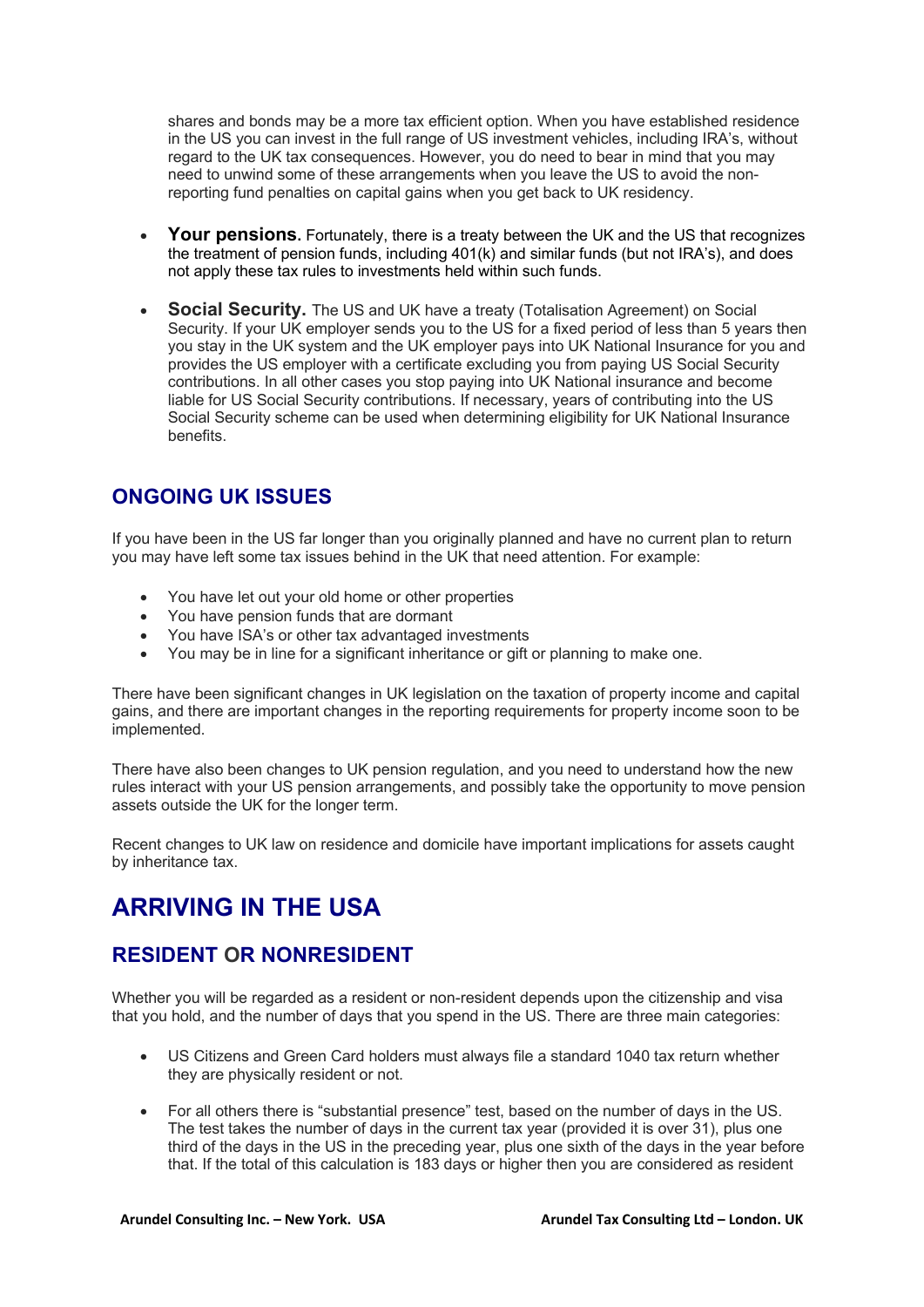for that year and are taxed on your worldwide income.

• Anyone else receiving income from the USA is considered a non-resident taxpayer, and is taxed on US source income only, filing a 1040NR form.

There are a few variations on this:

- If you become US resident, or if you cease to be US resident during a tax year you are classified as having Dual Status, and file both a resident and a non-resident part of your tax return.
- If you have a student (F or M) or teacher/researcher (J) visa then for the first 2 to 5 years of residence, while attending the course, are disregarded in the substantial pretense test, meaning that you are taxes as a non-resident.
- Special rules apply to diplomats and employees of international organizations and their families.

#### **SOME CHARACTERISTICS OF THE US TAXATION SYSTEM**

- The US is a multi-layered system of taxation. In addition to Federal Taxes, most States, and some Cities and Towns, levy taxes on income and estates, as well as State and Local Sales and Property taxes. Only six States (Florida, Texas, Washington BC, South Dakota, Wyoming, and Alaska) do not have some form of income tax. States base their taxable income on the Federal code, but then often add local variations to it. The total tax bill that you will face will depend on where you live, and where you work.
- The US tax year is the calendar year. For personal income tax the due date for filing and paying any tax due is April 15th of the following year. Companies and partnerships must file by March 15. It is possible to get an extension to file until October 15, and people residing outside the US on December 31 have an automatic extension until June15. However, these extensions only give extra time to file. You need to pay your best estimate of taxes due before April 15 to avoid late payment penalties. State and City income taxes are paid to the same timetable.
- There is a withholding system for employment income, but it is very crude in its application. It usually results in an over withholding so tax has to be claimed back through the tax return. However, if you have multiple jobs, or you change jobs during the year, it can also result in too little being withheld, and a balancing payment is required with the tax return. For nonemployment income such as business trading income, dividends, interest, and rental income, there is an Estimated Payments system, with (approximately) quarterly payments on account. It is up to the taxpayer to decide how much is due at the end of each quarter, with the balance owing or refundable being dealt with through the tax return.
- State taxes on employment and business are paid in the state in which the work is done. That means if you have a job that involves a lot of working away from home in other states then you may have to file several state returns each with the portion of your employment or business income earned in that state. The state in which you are resident also taxes you on all your income, but then gives you credit for the taxes paid to the other states in which you earned income. However, the States are not parties to the US Federal Tax Treaties, and generally do not give credit for taxes paid outside the US on income earned in other countries. In high tax locations like New York City and California, managing your state taxes is almost as important as managing your Federal taxes. For optimal tax management your location with the US is an important choice.
- In addition to income tax, if you are employed or self-employed you will also have to pay contributions to Social Security (6.2% of your income up to \$128,400) and Medicare (1.45% on all your income). The employer pays the same amount to match the employee